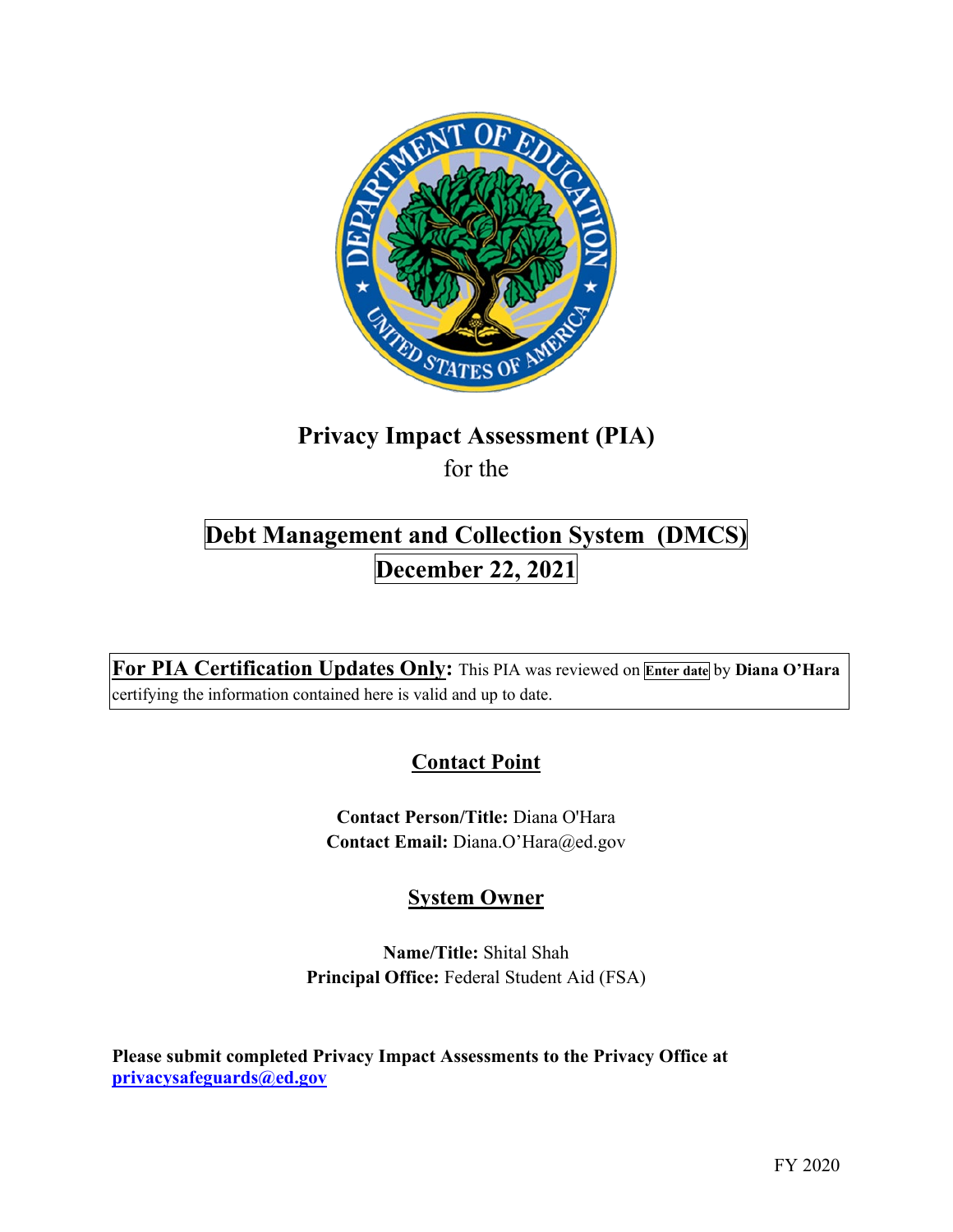*Please complete this Privacy Impact Assessment (PIA) on how personally identifiable information (PII) is collected, stored, protected, shared, and managed electronically by your system. You may wish to consult with your ISSO in completing this document. If a question does not apply to your system, please answer with N/A.* 

### **1. Introduction**

or purpose for the system. **1.1.** Describe the system including the name, acronym, and a brief description of the program

 to assist in the collection of those loans. DMCS works with defaulted borrowers to communicates with borrowers through U.S. mail, email, or phone calls in order to inform the borrowers of wage garnishment actions, selections of income-contingent repayment options, and changes in repayment status. Other functions of DMCS include loan collection activities, working with the U.S. Department of Justice and the Treasury The Debt Management and Collection System (DMCS) is a Federal Student Aid (FSA) system that supports the transfer of loans that are in default from FSA servicers in order facilitate repayment of loans through potential income-contingent<sup>1</sup> repayment or forbearance<sup>2</sup> options. Payments on defaulted borrower accounts are processed through the U.S. Department of the Treasury's (Treasury) National Payment Center (NPC). FSA on garnishment, and recovering loan balances through Internal Revenue Service (IRS) refunds. Throughout the process, information is provided to credit bureaus concerning the status of defaulted loans. DMCS maintains not only loan information, but borrowers' personally identifiable information (PII) to support payment and collections processing and reporting of loan statuses to other FSA systems.

The DMCS system is comprised of two websites: **Myeddebt.ed.gov** (the front-end public operations staff). DMCS uses mid-range platforms and back-end databases to support site for borrowers' debt resolution), and an internal site (for back-end DMCS business the servicing of defaulted loans, processing loan payments, and reporting on loan information.

 used, maintained, or shared. **1.2.** Describe the purpose for which the personally identifiable information (PII)<sup>3</sup> is collected,

 loan processing and debt collection support for debts in accounts for the U.S. PII is collected to identify individual debtors and to complete official government business related to the collection of student loan debt. DMCS requires PII to perform

<sup>&</sup>lt;sup>1</sup> Income-contingent repayment bases borrowers' monthly payments on their incomes and family size.

<sup>&</sup>lt;sup>1</sup> Income-contingent repayment bases borrowers' monthly payments on their incomes and family size.  $2^2$  With forbearance, borrowers will not have to make a payment, or they can temporarily make a smaller payment for

a specific timeframe.<br><sup>3</sup> The term "personally identifiable information" refers to information which can be used to distinguish or trace an individual's identity, such as their name, social security number, biometric records, etc. alone, or when combined with other personal or identifying information which is linked or linkable to a specific individual, such as date and place of birth, mother's maiden name, etc. **OMB Circular A-130, page 33**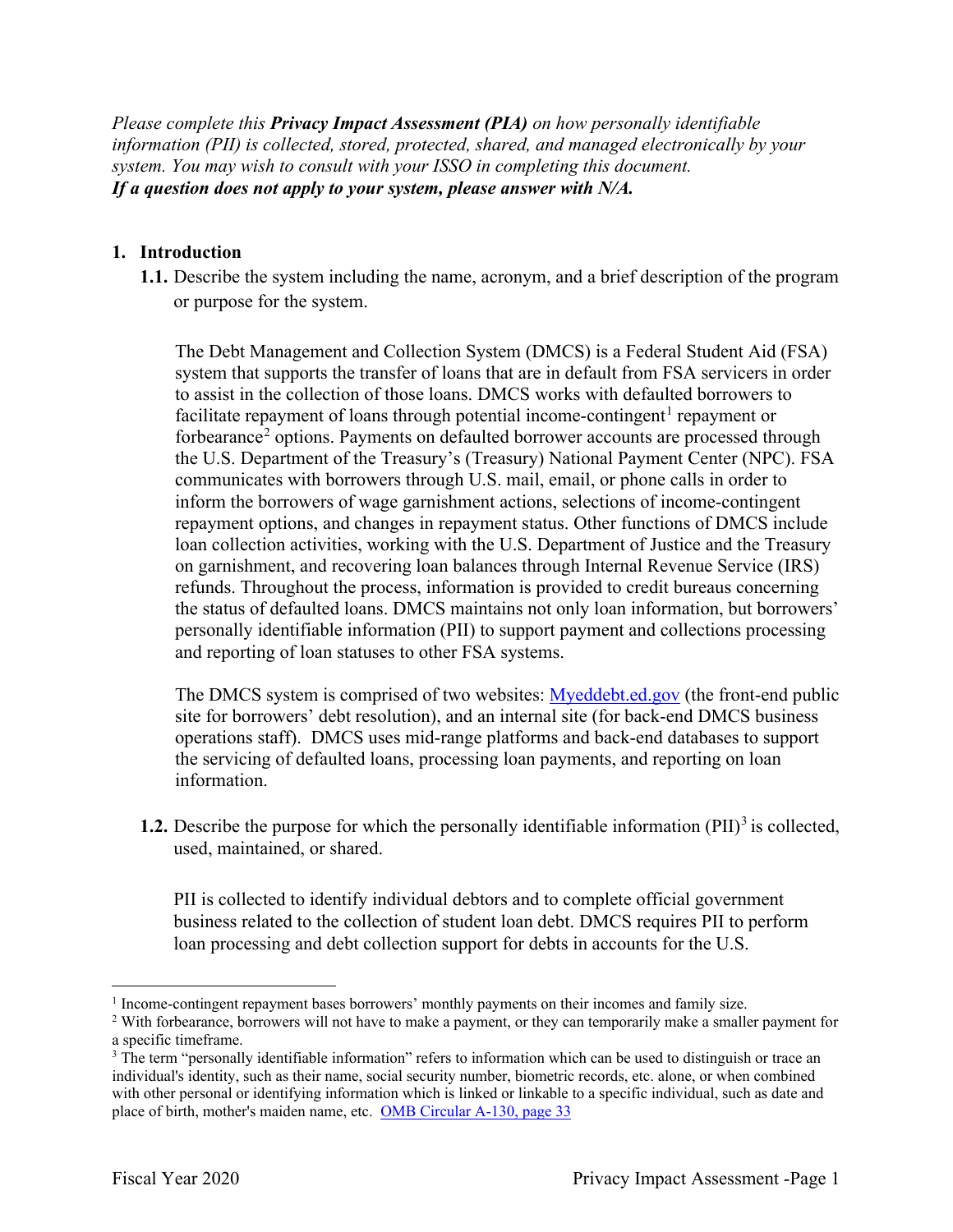Department of Education (Department).

**1.3.** Is this a new system, or one that is currently in operation?

### Currently Operating System

**1.4.** Is this PIA new, or is it updating a previous version?

### Updated PIA

 updated to accurately represent the PII collected by the system. The previous PIA expired. A review of the system determined the PIA should be

**1.5.** Is the system operated by the agency or by a contractor?

### Contractor

**1.5.1.** If the system is operated by a contractor, does the contract or other acquisitionrelated documents include privacy requirements?

 $\Box$  N/A

Yes

### **2. Legal Authorities and Other Requirements**  *If you are unsure of your legal authority, please contact your program attorney.*

 **2.1.** What specific legal authorities and/or agreements permit and regulate the collection and use of data by the system? Please include name and citation of the authority.

 The Higher Education Act of 1965 (HEA), Public Law 89-329, as amended, Section 441 and 461 Title IV, Section 401.

### **SORN**

 **2.2.** Is the information in this system retrieved by an individual's name or personal identifier such as a Social Security Number (SSN) or other identification?<br>Ves

 the borrower SSN, date of birth, and name. For payment processing or responses to borrowers, loan information is retrieved using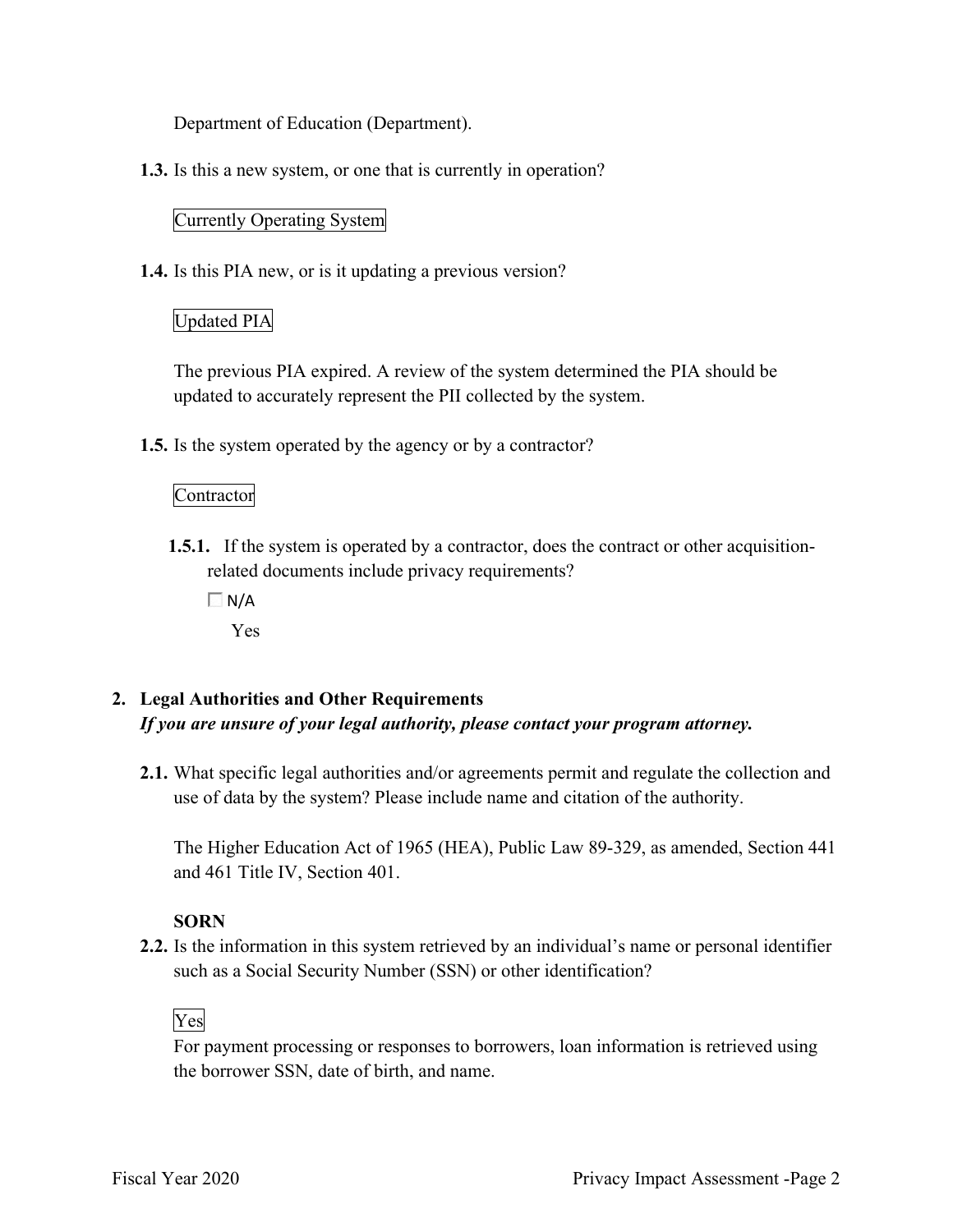**2.2.1.** If the above answer is **YES,** this system will need to be covered by Privacy Act System of Records Notice(s)  $(SORN(s))$ .<sup>4</sup> Please provide the SORN name, number, Federal Register citation and link, or indicate that a SORN is in progress.

 $\Box$  N/A

Register at 81 FR 60683 (September 2, 2016). DMCS is covered under the "Common Services for Borrowers" System of Records Notice (CSB SORN). The CSB SORN (18-11-16) was last published in the Federal

 1974-system-of-records [https://www.federalregister.gov/documents/2016/09/02/2016-21218/privacy-act-of-](https://www.federalregister.gov/documents/2016/09/02/2016-21218/privacy-act-of)

 **2.2.2.** If the above answer is **NO**, explain why a SORN was not necessary. For Department, etc. example, the information is not retrieved by an identifier, the information is not maintained in a system of records, or the information is not maintained by the

 $\overline{M}$  N/A

Click here to enter text.

### **Records Management**

 **an email to [RMHelp@ed.gov](mailto:RMHelp@ed.gov) If you do not know your records schedule, please consult with your records liaison or send** 

 Administration (NARA) for the records contained in this system? Please provide all **2.3.** What is the records retention schedule approved by National Archives and Records relevant NARA schedule numbers and disposition instructions.

The DMCS system is under review for its revised record retention and subsequent NARA approval. Records will be safeguarded as permanent pending NARA approval.

**2.4.** Is the PII contained in this system disposed of appropriately, and in accordance with the timelines in the records disposition schedule?

Yes

### **3. Characterization and Use of Information**

### **Collection**

<sup>&</sup>lt;sup>4</sup> A System of Records Notice (SORN) is a formal notice to the public that identifies the purpose for which PII is collected, from whom and what type of PII is collected, how the PII is shared externally (routine uses), and how to access and correct any PII maintained by ED. <https://connected.ed.gov/om/Documents/SORN-Process.pdf>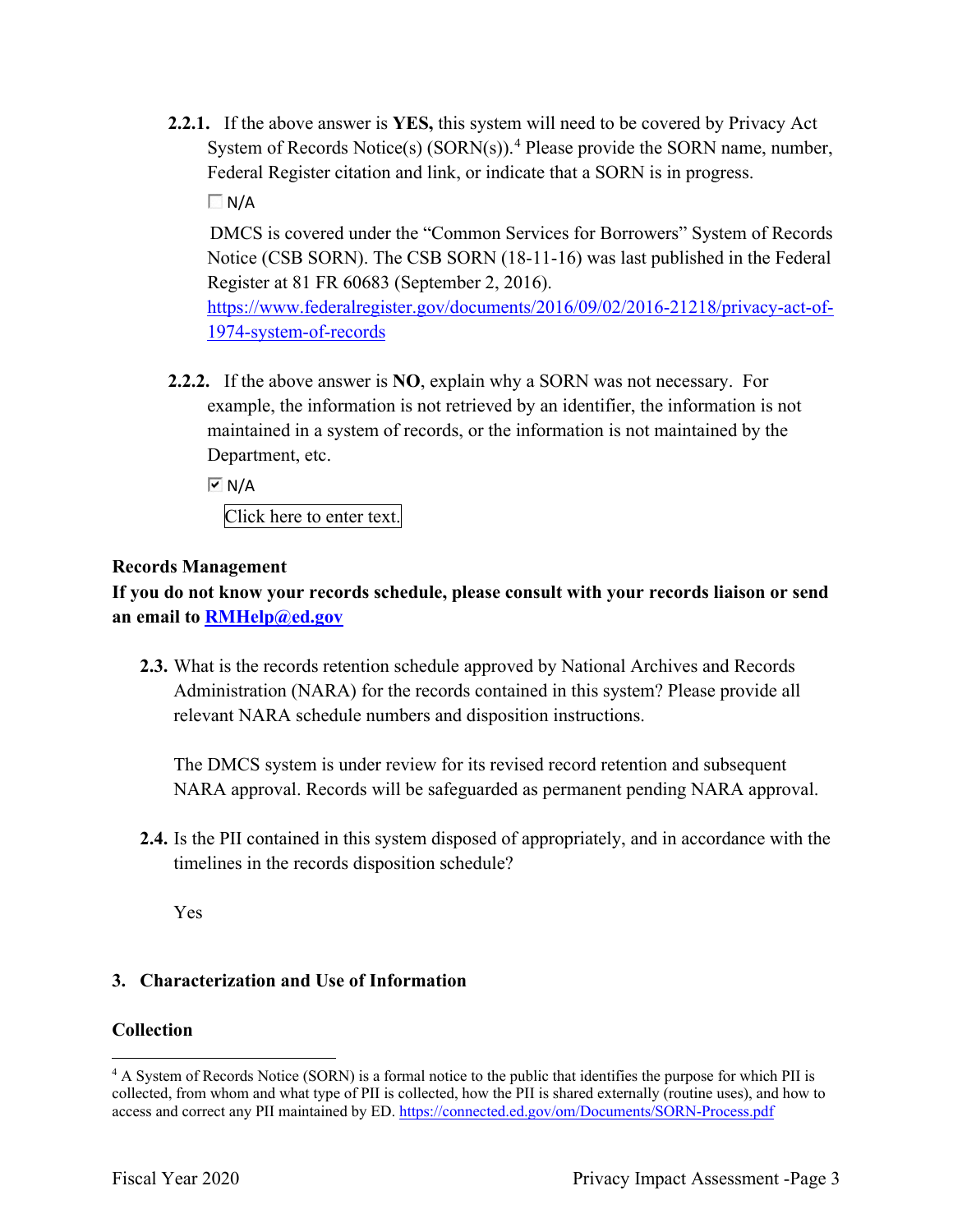**3.1.** List the specific PII elements (e.g., name, email, address, phone number, date of birth, Social Security, etc.) that the system collects, uses, disseminates, or maintains.

 DMCS receives and maintains the following information on borrowers that default on student loans:

- Full name
- Social Security number
- Driver's license or state identification (ID) number
- Date of birth
- Street address
- Telephone number
- Email addresses
- Employment information
- Borrower information (disbursement amount, principal balance, interest accrual, loan status, repayment amount, forbearance status, deferment status, separation date, grace period, and delinquency)

**Note:** this PII is received from other FSA systems (e.g., loan servicers); however other information is provided by borrowers or payment information by the Treasury to maintain accuracy of the records.

 **3.2.** Does the system collect only the minimum amount required to achieve the purpose stated in Question 1.2?<br>Yes

The system collects PII to identify debtors, administer loans, and collect student loan debt. DMCS collects only that information required to accurately identify borrowers and to process loans and collect debts.

**3.3.** What are the sources of PII collected (e.g., individual, school, another agency, commercial sources, etc.)?

 National Student Loan Database system (NSLDS) or external agencies, such as the Department of Treasury. Please see the PIA for NSLDS to understand the sources of PII PII is collected directly from borrowers, from Title IV Servicers or the Department's in that system.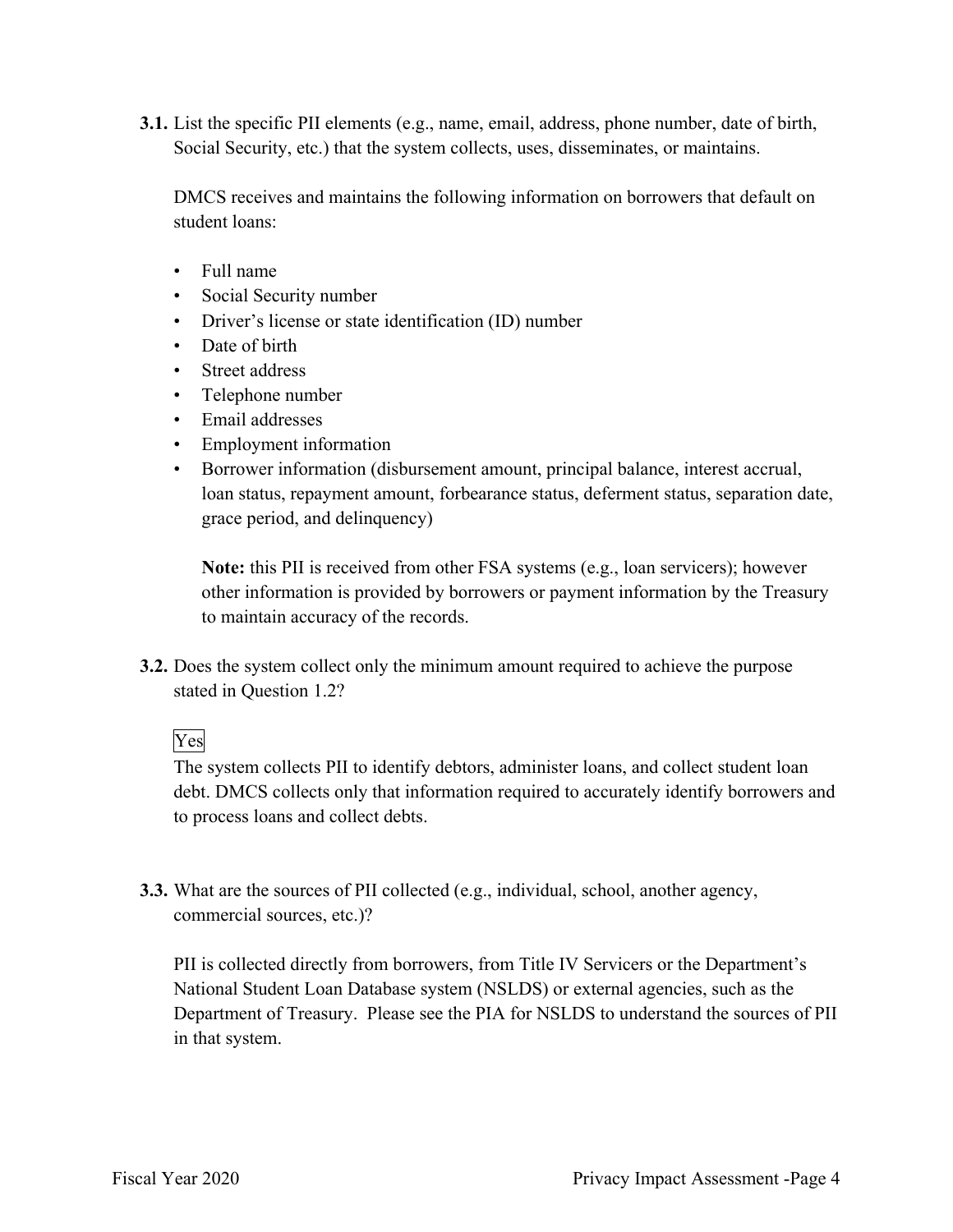**3.4.** How is the PII collected from the stated sources listed in Question 3.3 (e.g., paper form, web page, database, etc.)?

PII is received from the following sources :

- • Secure data transmission from Title IV servicers, NSLDS and the Department of Treasury.
- Treasury. Phone calls with customer service representatives within the default resolution group contact center.
- Incoming correspondence (e.g., U.S. mail).
- • [Myeddebt.ed.gov](https://Myeddebt.ed.gov) website; borrowers can provide updates to currently maintained information (e.g., mailing address).
- **3.5.** How is the PII validated or confirmed to ensure the integrity of the information collected?5 Is there a frequency at which there are continuous checks to ensure the PII remains valid and accurate?

 PII is received from other FSA systems (e.g., servicers); however other information is provided by borrowers or by the Treasury to maintain accuracy of the records. PII is used telephone calls through the default resolution group contact center. If a borrower notes the Treasury. to authenticate users during online account creation for access to [Myeddebt.ed.gov](https://Myeddebt.ed.gov) and the PII that FSA maintains about them is incorrect, records are updated within the system. Additionally, PII updates will occur because of changes provided by FSA systems and

### **Use**

**3.6.** Describe how the PII is used to achieve the purpose stated in Question 1.2 above.

 administration of collections. DMCS provides a vehicle for the storage, retrieval, and The information is collected to complete official government business related to the editing of debtor information and uses this information to collect debt from defaulted accounts. This information may be collected as part of the student loan application, processing, collection, and disposition of the account.

 **3.7.** Is the system using PII for testing/researching new applications or information systems prior to deployment or for training employees?<br>No



 $5$  Examples include restricted form filling, account verification, editing and validating information as it's collected, and communication with the individual whose information it is.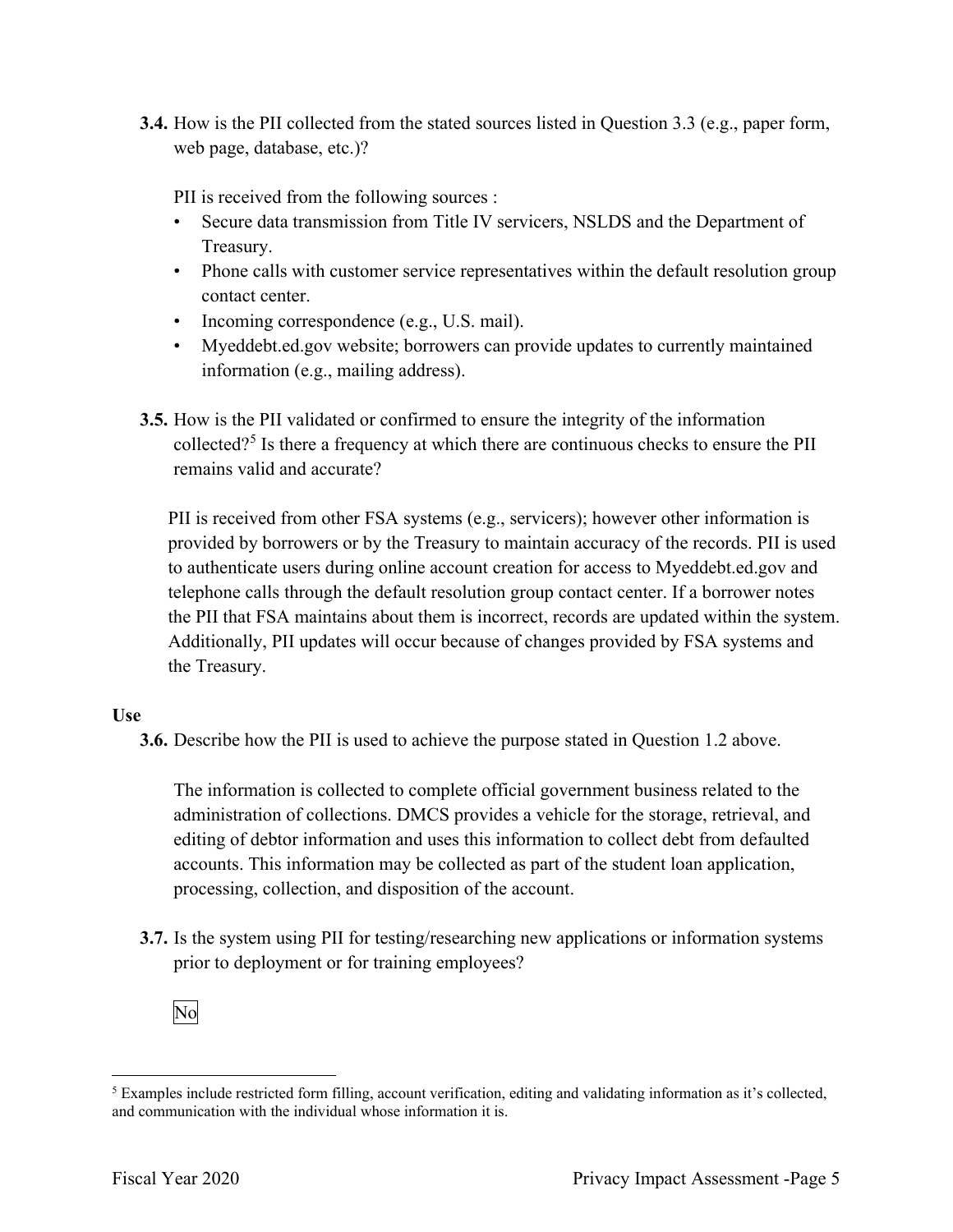**3.7.1.** If the above answer is **YES,** what controls are in place to minimize the risk and protect the data?

 Click here to enter text.  $\overline{M}$  N/A

### **Social Security Numbers**

*It is the Department's Policy that, in order to collect Social Security Numbers, the System Owner must state the collection is: 1) authorized by law, 2) necessary for an agency purpose, and 3) there is no reasonable alternative.* 

 **3.8.** Does the system collect Social Security Numbers? Note that if the system maintains Social Security Numbers but does not explicitly collect them, answer 3.8.1 to address the purpose for maintaining them.

### Yes

**3.8.1.** If the above answer is **YES**, explain the purpose for its collection, and how the SSN will be used.

 $\Box$  N/A

 partners include other Federal agencies, institutions of higher education, national The SSN is the unique identifier for the Title IV programs and its use is required by program participants and their trading partners to satisfy borrower eligibility, loan servicing, and loan status reporting requirements under law and regulations. Trading credit bureaus, lenders, and servicers.

DMCS uses the SSN for the following functions:

- • To verify, identify, and determine eligibility to receive a benefit on a loan (such as deferment, forbearance, discharge, or forgiveness).
- is performed in association with the servicing of the loans. • As a unique identifier in connection with the exchange of information between DMCS and its trading partners (e.g., educational institutions, financial institutions, loan servicers and consumer reporting agencies) that
- 1098-E data to the IRS. • As a data component for submission of loan data to NSLDS and tax form
- To locate the borrower and to report and collect on the loans in case of delinquency or default.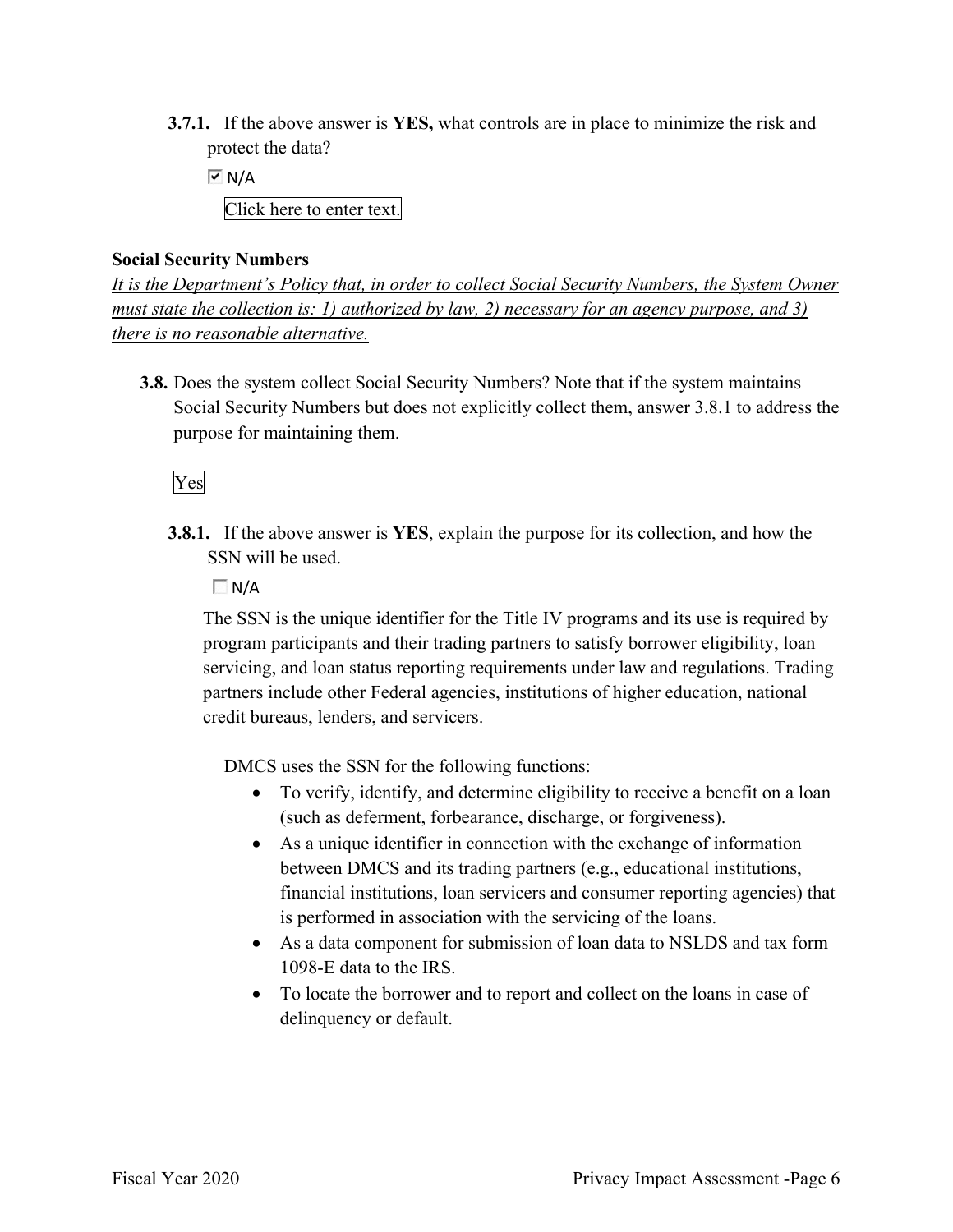**3.8.2.** Specify any alternatives considered in the collection of SSNs and why the alternatives were not selected.

 $\Box$  N/A

The SSN is a unique personal identifier. Alternatives were not considered based on the direct personal correlation between an individual and their SSN. The SSN offers the best option for identification, since it is the only common identifier that is used by the Department and its partners.

### **4. Notice**

 its collection (e.g., direct notice, such as a Privacy Act Statement (if applicable) or **4.1.** How does the system provide individuals with notice about the collection of PII prior to public notice, such as a SORN, PIA,)? If notice is not provided, explain why not.

 There is a link to the privacy policy on the DMCS home page. The privacy policy can be accessed on the borrower's web portal and provided and stated during phone conversations.

**4.2.** Provide the text of the notice or the link to the webpage where the notice is posted if notice is provided other than by SORN or PIA.

 $\Box$  N/A

The privacy policy can be found at:<https://myeddebt.ed.gov/borrower/#/privacy>.

 **4.3.** What opportunities are available for individuals to consent to uses (including new uses of previously collected PII), decline to provide PII, or opt out of the project?

 During the student loan application process, individuals consent to their information being automatically transferred to DMCS upon defaulting on a loan. The individuals can custom call center, or (ii) receive certain benefits on a loan (such as deferments, decline to provide information and opt out of the student loan process or opt to fulfill the terms of their loans prior to their information being transferred from loan servicers. Through these opportunities, the borrower has the opportunity to decline to provide information to DMCS. However, providing certain information is required to (i) communicate with the DMCS system through its secure borrower portal website or forbearance, discharge, or forgiveness).

**4.4.** Is the notice referenced in Question 4.1 reviewed and revised when there are changes in the practice, policy, or activities that affect the PII and privacy to ensure that individuals are aware of and can consent to, where feasible, these changes?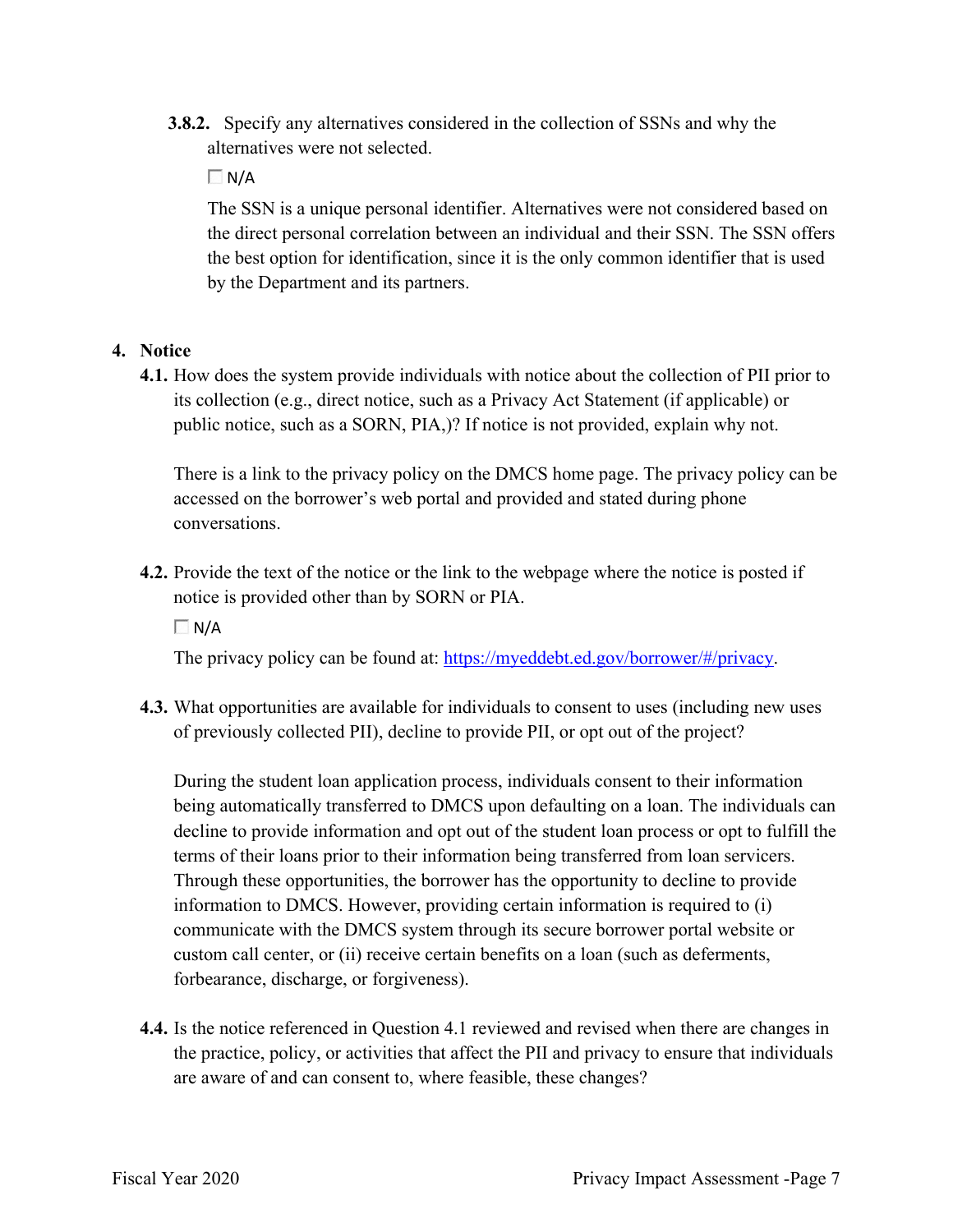### **5. Information Sharing and Disclosures**

### **Internal**

 **5.1.** Will PII be shared internally with other ED principal offices? If the answer is **NO**, please skip to Question 5.4.

Yes

**5.2.** What PII will be shared and with whom?

 $\Box$  N/A

Information is shared with the Department's Office of Inspector General (OIG) for fraud investigations.

 **5.3.** What is the purpose for sharing the specified PII with the specified internal organizations?

 $\Box$  N/A

In the event of a fraud investigation, PII can be shared with the Department's OIG.

### **External**

 **5.4.** Will the PII contained in the system be shared with external entities (e.g., another agency, school district, the public, etc.)? If the answer is **NO**, please skip to Question 6.1.

Yes

 **5.5.** What PII will be shared and with whom? List programmatic disclosures only. 6  **Note: If you are sharing Social Security Numbers externally, please specify to whom and for what purpose**.

 $\Box$  N/A

DMCS will share information with the following external organizations for the purposes explained below:

 borrower PII updates. • Treasury for payment processing, collection of IRS refunds, and revisions for

 $6$  If this information is covered by Privacy Act System of Records Notice (SORN) please list only relevant programmatic disclosures listed under the Routine Uses section.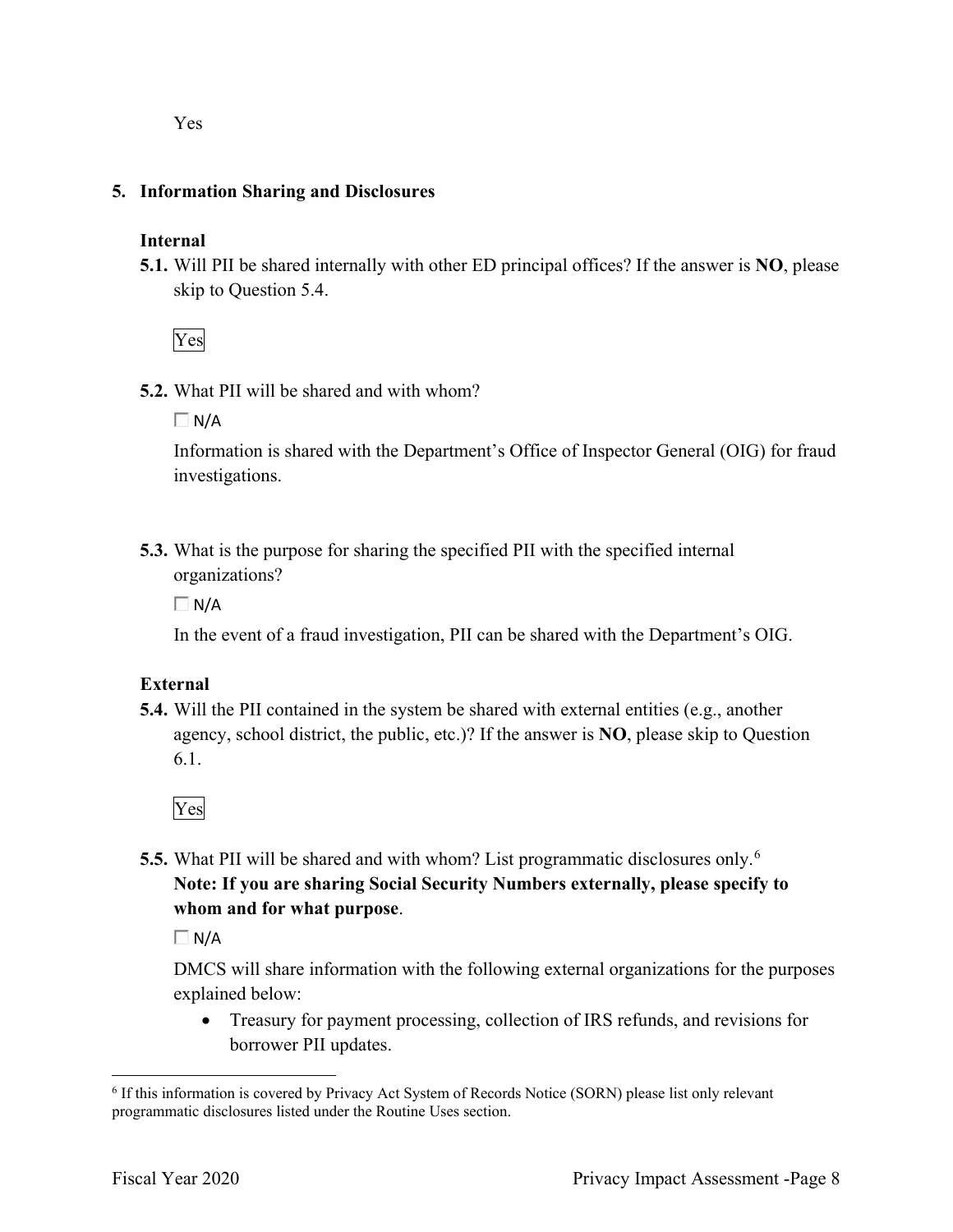- U.S. Department of Justice to issue wage garnishment orders.
- U.S. Department of Housing and Urban Development to support applications for low-income housing.
- Credit bureaus for reporting status of loans.
- • United States Postal Service (USPS) for directory assistance, and the national change of address database to obtain forwarding addresses.
- **5.6.** What is the purpose for sharing the PII with the specified external entities?

 $\Box$  N/A

 for the purposes described above. The Department has entered into memoranda of publicly available information in order to attain forwarding addresses for borrowers. The information is shared with external entities to ensure data integrity and accuracy and understanding or information sharing agreement(s) with all of the entities listed above in Question 5.5 aside from the USPS. Information requests made to the USPS are seeking

- **5.7.** Is the sharing with the external entities authorized?
	- $\Box$  N/A Yes
- **5.8.** Is the system able to provide and retain an account of any disclosures made and make it available upon request?

 $\Box$  N/A

Yes

DMCS maintains an internal record of each disclosure of PII made during the course of its business operations.

**5.9.** How is the PII shared with the external entity (e.g., email, computer match, encrypted line, etc.)?

 $\Box$  N/A

 the SAIG mailbox system for FSA-managed systems. PII is shared externally via two methods, both facilitated by FSA's Student Aid Internet Gateway (SAIG): secure encrypted data transmission for external agency transfers, and

**5.10.** Is the sharing pursuant to a Computer Matching Agreement (CMA), MOU, or other type of approved sharing agreement with another agency?

 $\Box$  N/A

Yes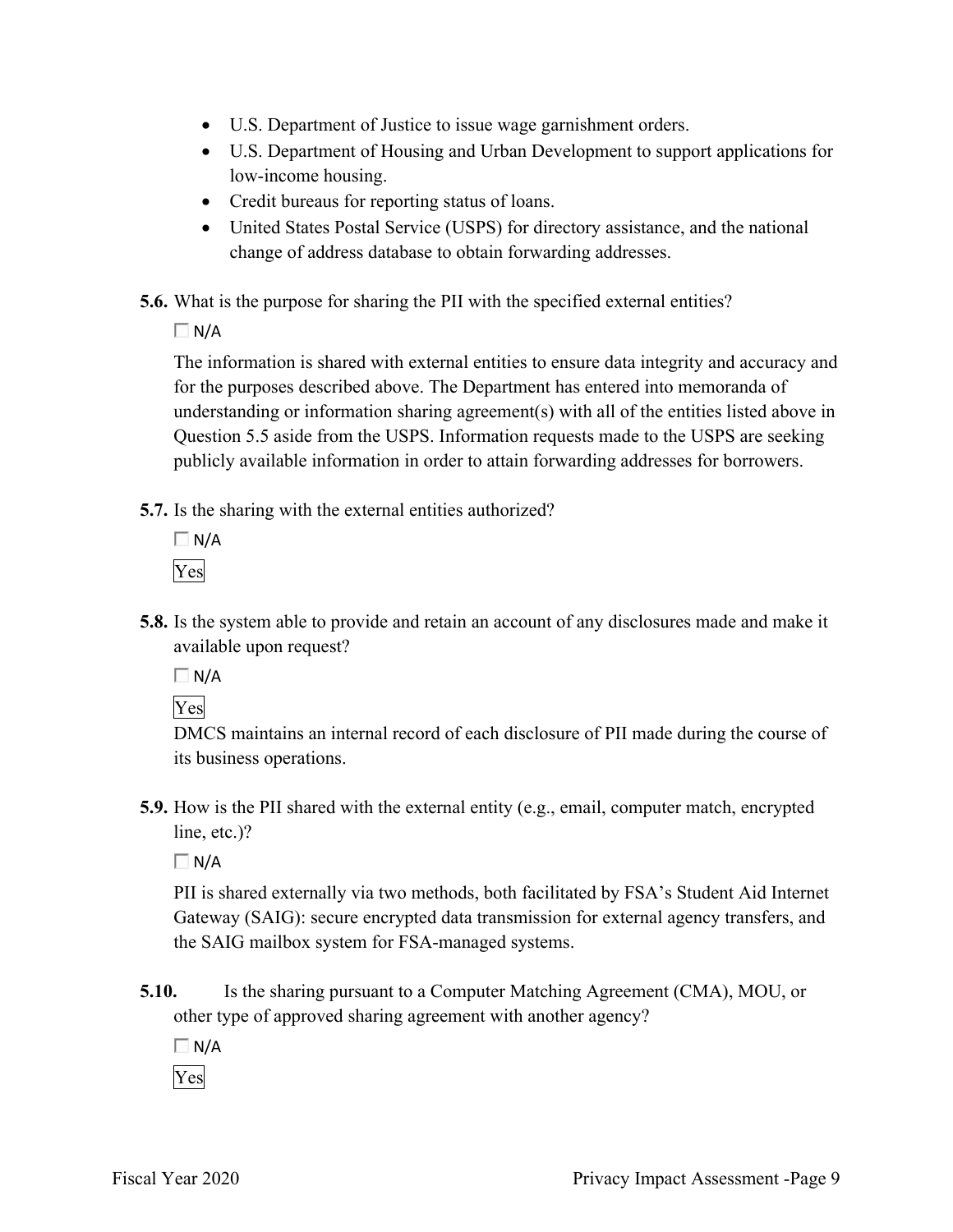The Department has entered into MOUs or ISAs with all the entities listed above in Question 5.5 aside from the USPS. Information requests made to the USPS are seeking publicly available information for forwarding addresses.

**5.11.** Does the project place limitation on re-disclosure?

 $\Box$  N/A Yes

### **6. Redress**

**6.1.** What are the procedures that allow individuals to access their own information?

To gain access to a record in this system, requesters must provide the system manager with name, date of birth, and SSN. Requests by an individual for access to a record must meet the requirements of the regulations in 34 CFR 5b.5, including proof of identity.

 In addition, borrowers may access their own information via a website at the following location:

- <https://studentaid.ed.gov/sa/repay-loans/default>
- https://myeddebt.ed.gov
- **6.2.** What procedures are in place to allow the subject individual to correct inaccurate or erroneous information?

 specific items to be changed; and provide a written justification for the change. Requests to amend a record must meet the requirements of the regulations in 34 CFR 5b.7. If an individual wishes to contest the content of a record in this system of records, he or she should contact the system manager with name, date of birth, and SSN; identify the

**6.3.** How does the project notify individuals about the procedures for correcting their information?

The system of records notice listed in question 2.2 explains the procedures for correcting customer information.

### *7.* **Safeguards**

*If you are unsure which safeguards will apply, please consult with your ISSO.*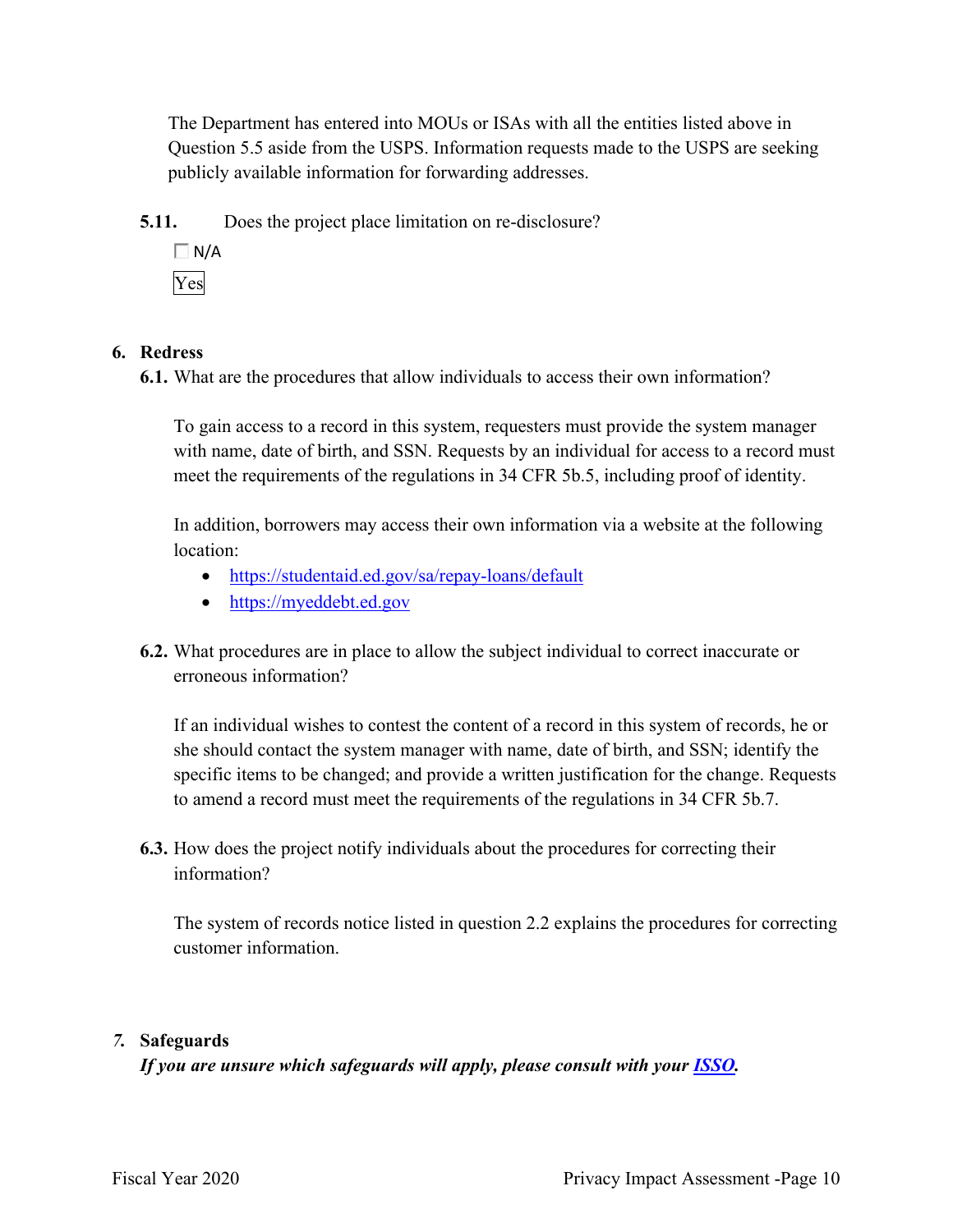**7.1.** Does the principal office work with their CSO/ISSO to build privacy & security into the system and build privacy extensions to the extent feasible?

Yes

**7.2.** Is an Authority to Operate (ATO) required?



 **7.3.** Under NIST FIPS Pub. 199, what is the security categorization of the system: **Low, Moderate, or High?** 

 $\Box$  N/A

Moderate

 **7.4.** What administrative, technical, and physical safeguards are in place to protect the information?

 contractors and Department employees which include FSA employees, IT professionals Modernization Act of 2014 (FISMA) and Office of Management and Budget (OMB) DMCS is maintained on secure computer servers located in one or more secure Department network server facilities. Access to DMCS is limited to authorized working on DMCS, and contractor program managers who have responsibilities for DMCS and its hosting location. In accordance with the Federal Information Security policy, DMCS must receive a signed Authorization to Operate (ATO) from a designated Department authorizing official. Security and privacy controls implemented by DMCS are comprised of a combination of administrative, physical, and technical controls.

 individual entering the buildings for his or her employee or visitor badge. All contract clearance level. These individuals are required to undergo periodic screening at five-year employed by the Department offers a high degree of resistance to tampering and Physical access to the sites of the Department's contractors, where this system is maintained, is controlled and monitored by security personnel who check each and Department personnel who have facility access and system access must undergo a security clearance investigation. Individuals requiring access to information subject to the Privacy Act of 1974, are required to hold, at a minimum, a moderate-risk security intervals. In addition to undergoing security clearances, contract and Department employees are required to complete security awareness training on an annual basis. Annual security and privacy training is required to ensure that contract and Department users are appropriately trained in safeguarding these data. The computer system circumvention through the application of security controls. These controls limit data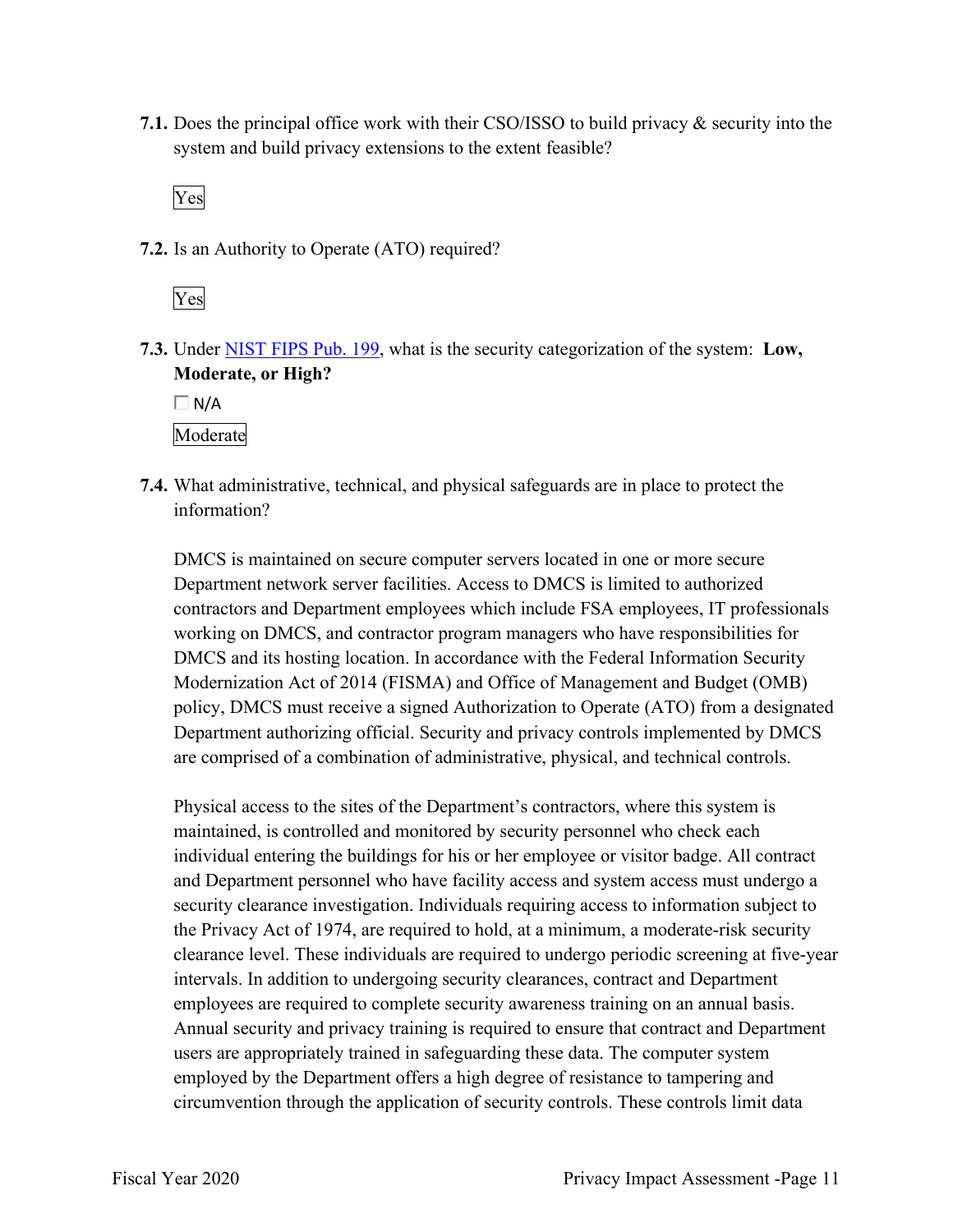individual users' ability to access and alter records within the system. access to Department and contract staff on a "need-to-know" basis and control

 All users accessing the system are given unique user identification. The Department addition to the enforcement of the two-factor authentication and complex password requires the enforcement of a complex password policy and two-factor authentication. In policy, users are required to change their password at least every 90 days in accordance with the Department's information technology standards. Physical security of electronic data is maintained in a secured data center, access to which is controlled by multiple access controls. Cryptographic solutions are in place to prevent unauthorized disclosure of information and to protect the integrity of data at rest and in transmission.

 **7.5.** Is the information in the system appropriately secured in accordance with the IT security requirements and procedures as required by Federal law and policy?

Yes

**7.6.** Has a risk assessment been conducted where appropriate security controls to protect against that risk have been identified and implemented?

Yes

 ensure the security controls continue to work properly at safeguarding the PII. **7.7.** Please describe any monitoring, testing or evaluation conducted on a regular basis to

 management program, and vulnerability scans occur after the monthly patches have been DMCS is scanned at least once per month by an independent third party to ensure the security controls in place are effectively securing data. DMCS also has a monthly patch implemented. Additionally, pre and post implementation scans are performed after monthly release activities to validate the release did not adversely affect the production environment. These scans are to validate that the implemented security controls continue to work properly. DMCS is required to submit plan of action and milestones (POA&Ms) quarterly, which continuously monitor any vulnerabilities and ensure any found vulnerabilities are mitigated and closed.

### **8. Auditing and Accountability**

 **8.1.** How does the system owner assess and ensure that the PII is used in accordance with stated practices in this PIA?